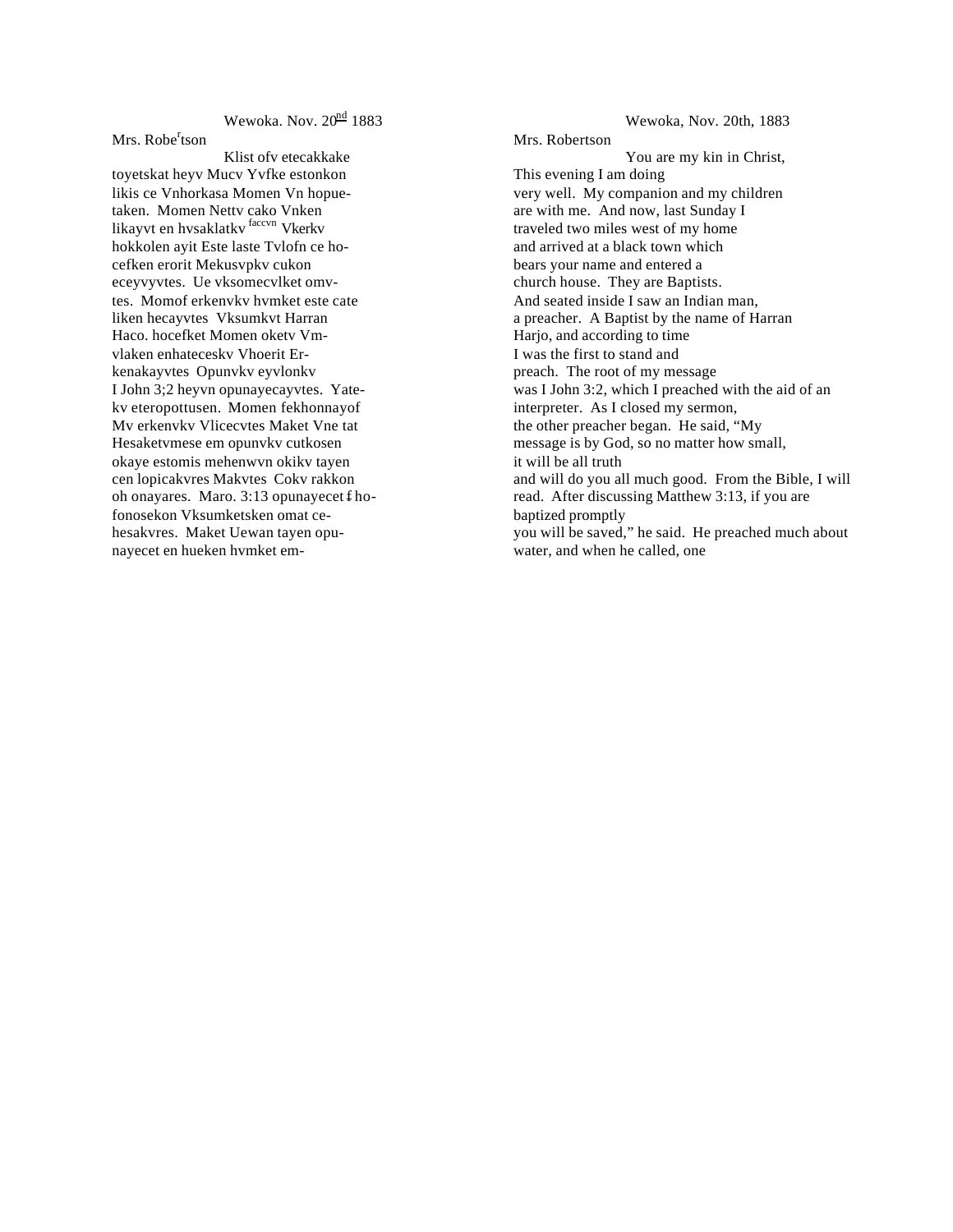## [page 2]

vlakvtes Momis Vksomecicekvtes. Momis tayen Vkvsvmepuecetvn Vtotkvtes. Momen em monkvtes. Hiyv Nake Hiyomen Vrayvnks Momen heyv tvlkekot Uewa tvlkusen Es erkenvkakes. Semvnole etvlwv ofv Vksomecv erkenvkv Vtekat Este em puyafkcv hesayece tayat Sulken opunayehcekos Momen Oh feskvlke tat Erkenvkvlke heraketv Mahet os. este em erkenvken este Vhonecehakof Vk somecicetv heremahet os. Maket os Mahoks Monkv Momet os Momen Mome estomis Cesvs. Klist em vnoketskv tvlkusen Erkenvketvn Vmeyvtskvt os. Mvt lopitskats. Vtotkv lopicen Cesvs Makvres komis Momen Hesaketvmese Momekvs. komen pon yvpefikvlke tvranete pon horkopakekvte! komit Vmvkerrickvt os. Momis Hesaketvmeset Momecet on omat Nettv ocen heceyvretis os komis Momis Este honanwvt Momecet omen omat Somketv afvlkets komis heyvn Puhesayecv pom onayvte Maro 15;14 heyv Vkerricayvt. Momis Hesaketvmese tvlkusen heyv Vkerrickv

came forward. But he did not baptize this one. But he did request this baptism to be done. And it was so. These things happened in my presence. Excluding most everything, they preach only water. The preachers in the Seminole Nation who are Baptists do not preach of the spirit that can save, very much. But the Presbyterian preachers are very good. It is a good thing to baptize one who has been made fully aware of his situation, through teaching. That is the way it is. However the greatest need is to teach only the love of Jesus Christ. That serves a purpose. To such a work Jesus will be pleased, I think. That God will prevent the stealing of those who would become our sheep in the future, is my constant thought. However, if this happens, but is God's will, there will be a day when we see them again. But if it is the work of man, it will again return to nothing. Our Saviour has told us this in Matthew 15:14 as I think on it. But all my thoughts I leave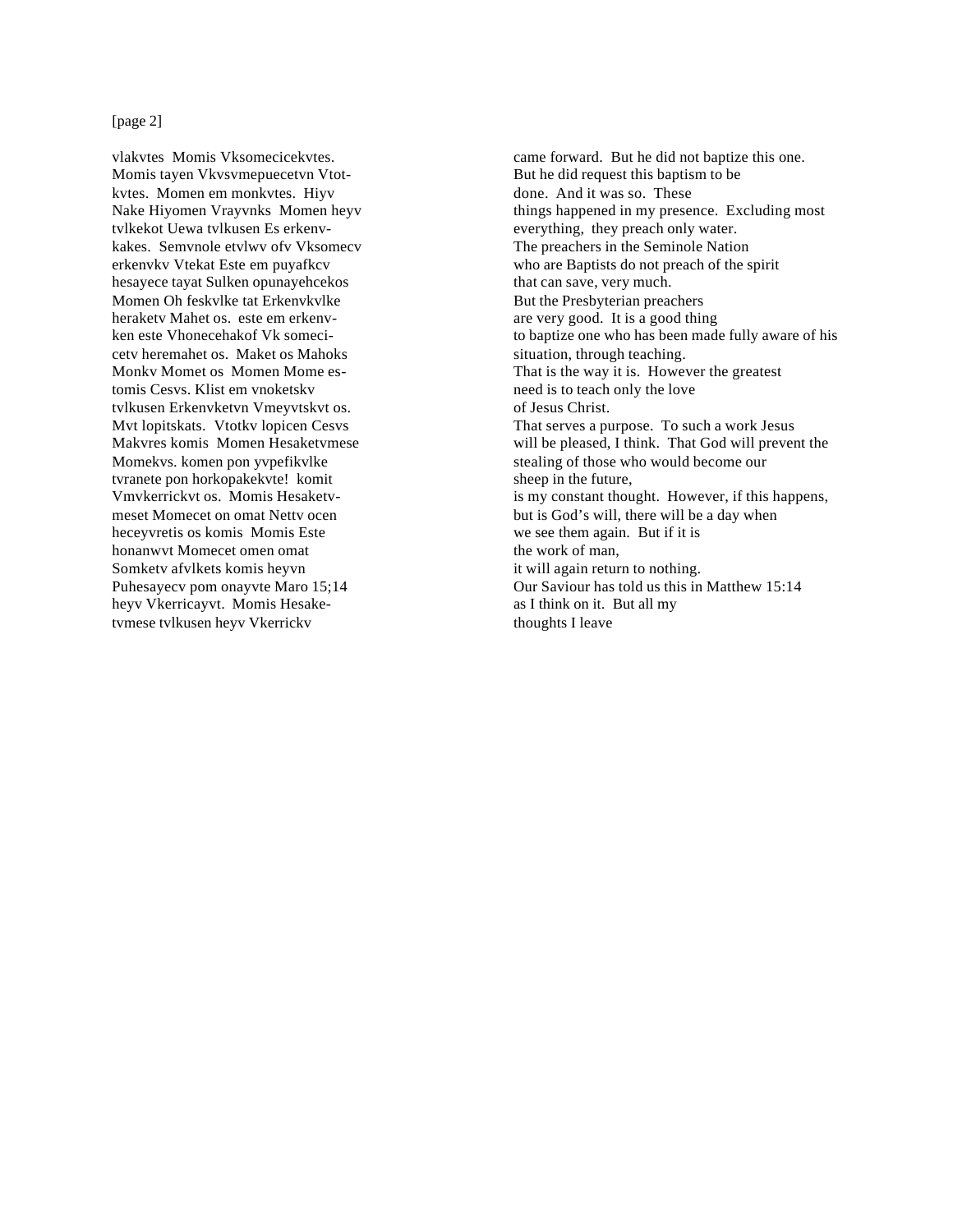## [page 3]

Es em wikayet os Hiyomet os. Mv oh fvccvn cemet tayen pom ekusvpetskvren cem pohepis ce Momen Nake etv onayetv ekvnv oh faccv Sulken ocit omis Mvn opunayehcakos Etecakkeyvte D. Fife Nettv Cako Neren Rev. J. R. Ramsay emmahakv cuko ofvn Erkenvken pohis Cvfekne Mahet vrates Rev. John Kowe-Hajo Mvn Vret Mvn Erkenvken hecis Momen Mvn este Sulket fullen hecis Etecakkakate Mv tokakat vpakaket Momen Momvnks ce Momen Nak onakv Vmeyoksat Vnhorkasv Vnhopuetake es yomet oh liketv oh vpukes Pucase enhocefkv ofvn cokv rakko en ramit Efesv. 3:8 Vlicecet eyoksen oh onayin Mvt hoyvnof Ecekerricit Hesaketvmese Ecepaket Nak omvlkvn cemvn<sup>i</sup>cvren Es yvhiketv en ramet yvhiketv 77.1.2.3. vteken Es yvhiket Cemekusvpet Nockv oketv pom vlahken Nucices Monkv paksen coyetv es oh poyvres, Momen Mucv hathayatkusen coyetv Vlicecis. Momen cvchustuce. Allens [?] hocefket tayen Vwotet Setek hoyvnen

to God. This is the way it is. On these matters I ask for your prayers. I have so much to tell you about worldly matters. But I cannot tell these things. Our brother, D. Fife, preached at Rev. J. R. Ramsey's school house and I heard him speak. He is very well. Rev. John Kowe Harjo was there, and I saw him preach. I saw many people there. There were those who are not of our brotherhood. Now as I end all these accounts, my companion, and my children are seated, and in the name of our Saviour, I open the Bible to Ephesians 3:8 and read from beginning to end and as I finish, my thoughts are that God will be with you and in all things be your help. I opened the hymnbook and sang through 77.1.2.3, prayed for you and we are now ready to sleep. So I will finish this letter tomorrow. It is very early as I begin writing again. My little daughter, named Allens [?], has vomited and has had diarrhea